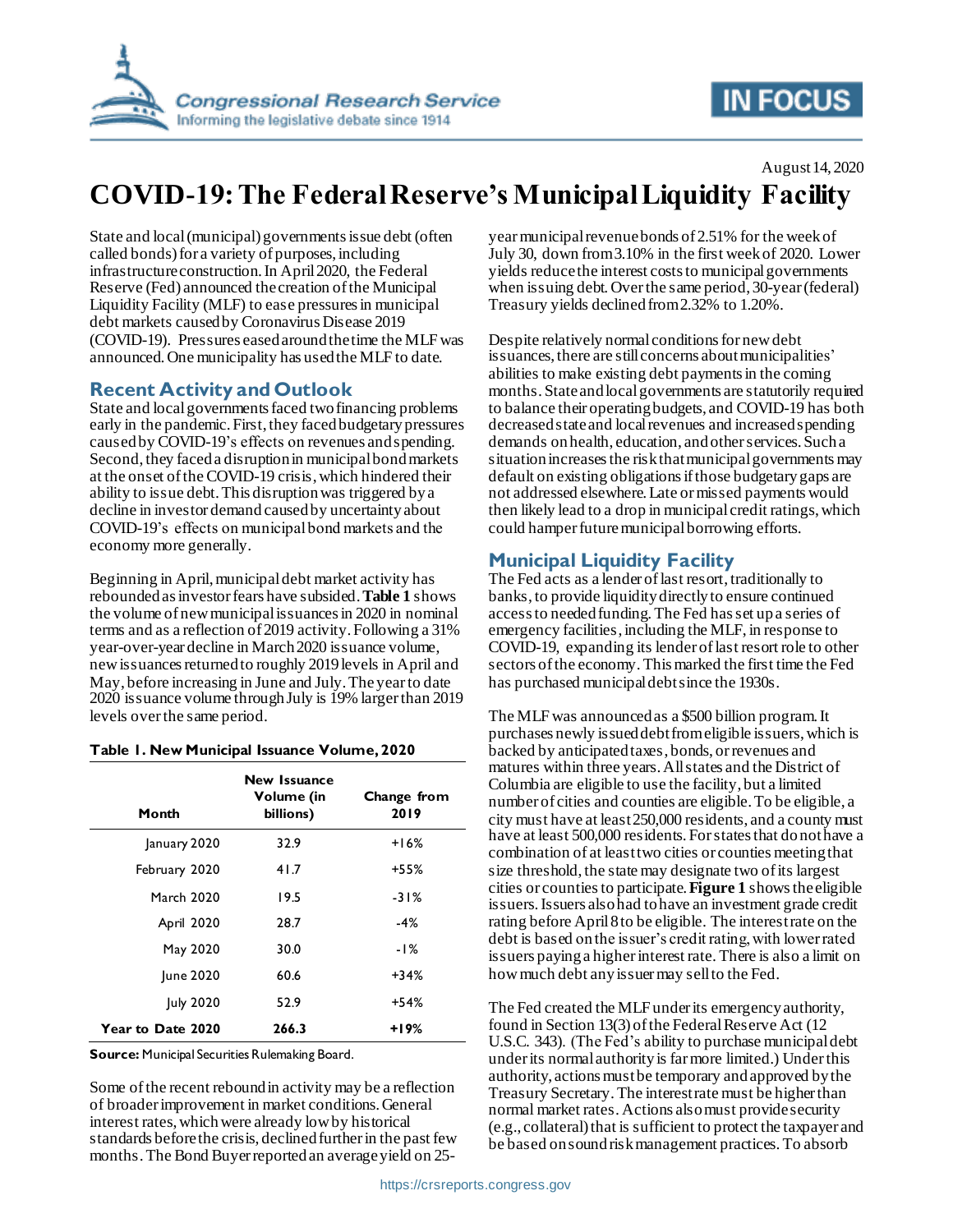potential losses, Treasury has pledged \$35 billion in CARES Act (P.L. 116-136) funding—protecting the Fed, but still exposing taxpayers to future losses. Likewise, any profits from the facility ultimately accrue to taxpayers. Among other requirements, the CARES Act does not permit debt forgiveness.

<span id="page-1-0"></span>



**Source:** CRS, based on information from the Federal Reserve. The MLF became operational on May 26. The Fed has publicly disclosed users on a monthly basis. In its first two months of operation, one issuer (Illinois) used the facility. The MLF is currently scheduled to stop purchasing debt at the end of 2020.

### **Policy Issues**

The Fed cited two policy rationales for creating the MLF:to ensure that municipal bond markets function smoothly, and to ease funding pressures on municipalgovernments.

As discussed above, municipalities faced two sources of fiscal pressure in the spring—higher interest rates and heightened borrowing needs. The MLF can help municipalities with the former problem, not the latter. The MLF ensures that municipalities will have a willing buyer of their debt at a predetermined interest rate, but it does not alleviate the fiscal challenges that states face, including rising spending, falling revenues, and balancedbudget requirements. In the words of California's deputy state treasurer, "You can't borrow your way out of debt."

Helping ensure that municipalities can borrow inexpensively is not part of the Fed's statutory mandate. At best, one could try to connect municipal bond market stability with the Fed's broader financial stability remit although the municipal bond market has never caused broader financial instability. Justification for the MLF is probably best understood through a widerlens of the Fed's actions.COVID-19 was an unprecedented emergency, and the Fed threw "everything but the kitchen sink" at ameliorating its economic effects. The Fed generally tries to maintain a neutral effect on the allocation of credit, which might seem to rule out a facility dedicated to buying one type of debt. But by the time the MLF was announced, the

Fed had already created several other facilities addressing other parts of the financial system. Thus, extending its purchases to the municipal bond market may have made the Fed's overall actions more credit neutral.

The decline in yields on highly rated debt since the MLF was announced—and before it was operational—suggests that municipal bond markets are no longer stressed for creditworthy borrowers. Some of the improvement, which predated the announcement, may be attributable to other actions by the Fed and Congress (such as aid to states and localities in the CARES Act). The MLF might see greater use if market conditions were to deteriorate again.

For those hoping the Fed would offer a widely used lifeline to struggling municipalities, the MLF so far has not done so. Nevertheless, the facility may be successful despite its limited use, given the decline in private borrowing costs. As the termimplies, a lender of last resort is intended to be used when there is no private sector alternative. If issuers find the Fed's rates too high compared with private sector alternatives, then the Fed has succeeded in charging above market rates to discourage its use. These rates would be problematic if market rates were also prohibitively high, but this does not seem to be the case.

Some may be concerned that the facility has been underused because not enough municipalities are eligible. Eligibility could be extended to more municipalities by lowering the minimum size or credit rating or by including other types of issuers, such as U.S. territories or issuers of private activity bonds (such as utilities). The Fed allows states to borrow through the MLF and lend the proceeds to some of these ineligible issuers, with the states bearing the default risk. But states may be unwilling to do so and, according to an April 23 Wells Fargo newsletter, "Unfortunately, most states do not have an established mechanism for this and some are legally barred from doing so." If eligibility criteria were relaxed, it might increase the likelihood of losses—particularly if minimum credit ratings were reduced. This highlights the tradeoff between risk to taxpayers and the program's aim to ease funding pressures on municipalities.

How much risk is the MLF taking on? Reporting to Congress, the Fed said it did not expect losses to the Fed from the MLF. Typically, municipal default rates are very low. The Municipal Securities Rulemaking Board reported a municipal default rate of 0.19% in 2019, well below the corporate default rate of 1.74%. But COVID-19 is placing unprecedented strains on state and local governments, which could make historical default rates a poor predictor.

#### **CRS Resources**

CRS Report R46411, *The Federal Reserve's Response to COVID-19: Policy Issues*, by Marc Labonte

CRS In Focus IF11502, *State and Local Government Debt and COVID-19*, by Grant A. Driessen

**Grant A. Driessen**, Analyst in Public Finance **Marc Labonte**, Specialist in Macroeconomic Policy